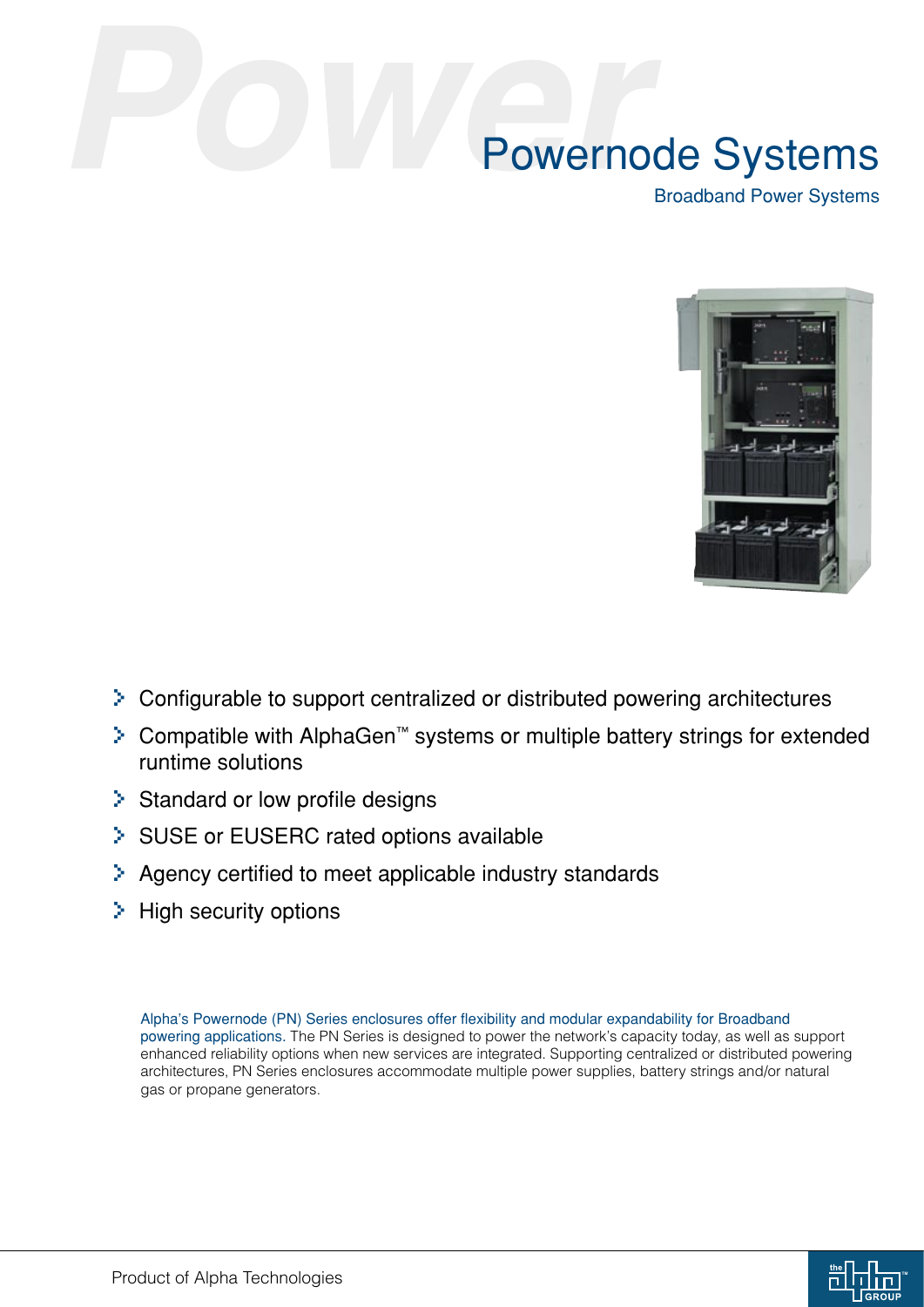

# PN-3 Configurations



2 Battery Strings 4 Battery Strings 1 Battery String



Single PN-3 Dual PN-3 PN-3/CE-3X2 1 Power Supply 2 Power Supplies 2 Power Supplies



AlphaGen™ Generator

The PN-3 enclosure can accommodate a maximum combination of three equipment or battery trays.

#### Enclosure Specifications

Dimensions (in): 26W x44H x 24D (mm): 660W x 1118H x 610D<br>Weight (lb/kg): 115/52 trays not includ Finish: Durable powder coat

Weight (lb/kg):<br>
Power Supply Capacity:<br>
Up to three power supplie Power Supply Capacity: Up to three power supplies<br>
Color: Seafoam Green, optional co Color: Seafoam Green, optional colors available<br>Standard Features: Standard Features: Standard Features: Standard Peatures: Standard B Removable/Lockable doors Aluminum

### PN-3 High Security Configurations





1 Power Supply 1 Power Supply 3 Battery Strings 1 Power Supply



PN-SC-HS PN-3-HS PN-3/SC-HS PN-3/SC-HS Sidecar **Battery Cabinet** Sidecar and Battery Cabinet High Security Locks 1 Battery Strings 4 Battery Strings



The PN-3/SC-HS system has recessed star bolt security locks to limit unauthorized entry. Stainless steel reinforced door frames. Doors reinforced with welded channel for strength.

#### Enclosure Specifications

Model: PN-SC-HS PN-3-HS Dimensions (in): 15W x 44H x 24D 26W x 44H x 24D (mm): 381W x 1118H x 610D 660W x 1118H x 610D 660W x 1118H x 610D 660W x 1118H x 610D Weight (lb/kg): 51/23.13 51/23.13 125/57 trays not included<br>
Power Supply Capacity: One power supply 51/23.13 125/57 trays not included Power Supply Capacity: One power supply <br>Color: Seafoam Green, optional colors available Seafoam Green, optional colors available Color: Seafoam Green, optional colors available Standard Features: Seafoam Green, optional colors available Standard Features: Removable/Lockable doors Removable/Lockable doors Removable/Lockable doors Finish: Camerable powder coat Communist Communist Communist Communist Communist Communist Communist Communist Communist Communist Communist Communist Communist Communist Communist Communist Communist Communist Communist Co Aluminum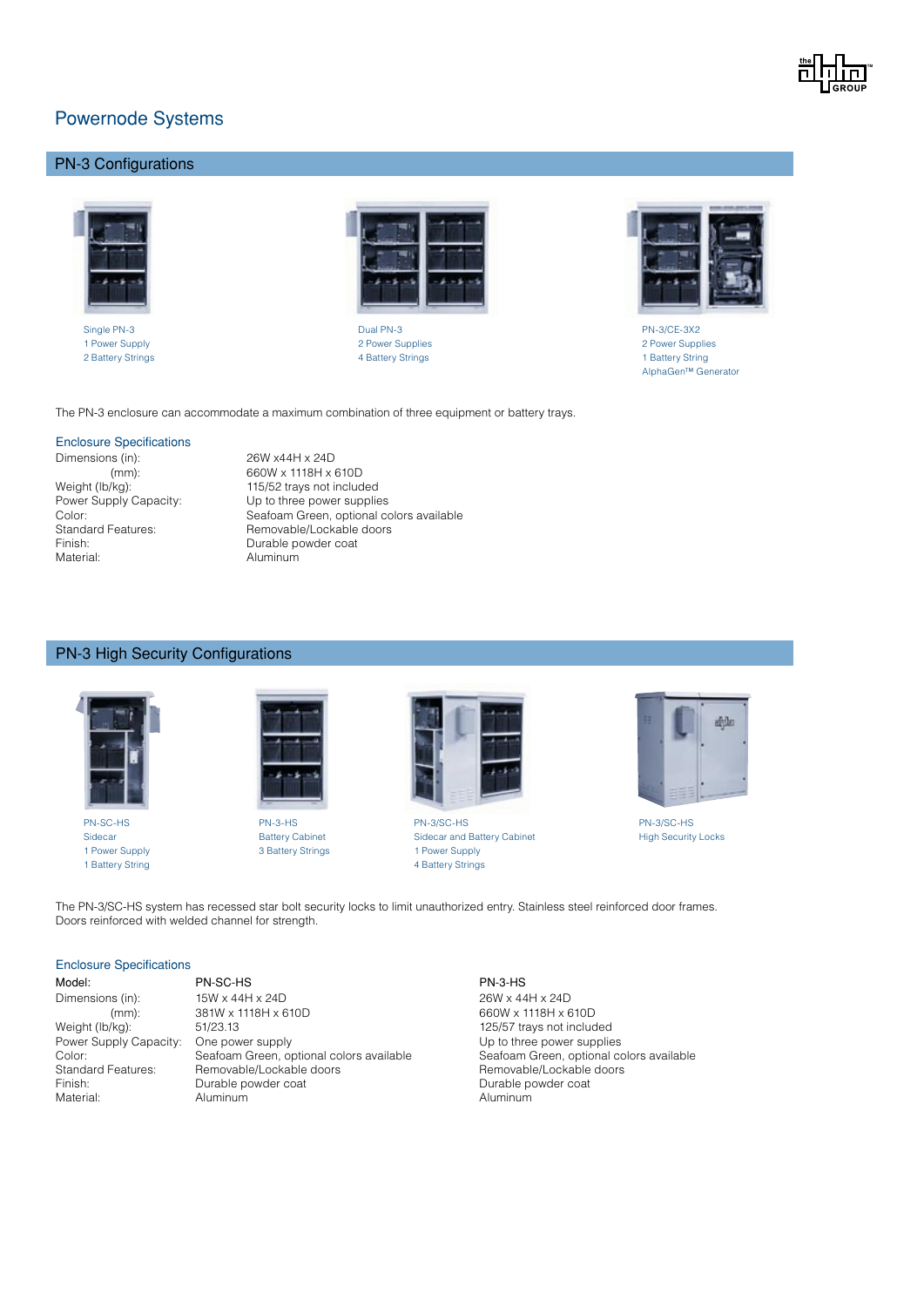

## PN-4 Configurations



Single PN-4 PN-4/CE-9X2



2 Power Supplies<br>
2 Power Supplies<br>
2 Battery String 3 Power Supplies<br>
2 Battery String 3 Battery String 3 Battery String



4 Battery Strings 3 Battery Strings 3 Battery String AlphaGen™ Generator

The PN-4 enclosure can accommodate a maximum combination of four trays. A maximum of either three power modules or three battery trays can be installed.

#### Enclosure Specifications

Dimensions (in): 26W x 52H x 24D Weight (lb/kg): 145/66 Material: Aluminum

 (mm): 660W x 1320H x 610D Power Supply Capacity: Up to three power supplies Color: Seafoam Green, (optional colors available)<br>
Standard Features: Standard Features: Standard Features: Standard Features: Standard Peatures: Standard Peacu Standard Features: <br>
Finish: Contable doors<br>
Finish: Contable powder coat Durable powder coat

#### PN-4 Low Profile Configurations



PN-4L (front view) PN-4L (rear view) PN-4L and PN-4xL Power Module Compartment 1 and 1 or 2 Power Supplies<br>1 or 2 Power Supplies 1 or 28V or 28V Battery Strings 1 or 28V Battery Strings 1 and 2 Bower Supplies 1 and 2



PN-4LSC sidecar PN-4LSC and PN-4xL





1 Power Supply 1 Power Supply 36V or 48V Battery Strings 36V or 48V Battery Strings AlphaGen 3.5kW or 5kW Generator



AlphaGen 3.5kW or 5kW Generator

The Alpha Low Profile Powernode has been designed to provide unlimited backup to cable TV, data and lifeline telephony services. The system combines industry-leading power technology to provide maximum power density, unparalleled system reliability and indefinite runtime, all in a small, low profile package.

#### Enclosure Specifications

| Model:                 |
|------------------------|
| Dimensions (in):       |
| $(mm)$ :               |
| Weight (lb/kg):        |
| Power Supply Capacity: |
| Color:                 |
| Standard Features:     |
|                        |
| Finish:                |
| Material·              |

 $36W \times 32H \times 30D$ <br>36W x 313H x 762D 315W x 313H x 762D 315W x 812H x 505D 315W x 812H x 505D Weight (lb/kg): 122/55.3 512/232.2 91.5/41.5 **Power Supplies** Up to two power supplies Up to two power supplies Cone power supply<br>
Capacity: Capacity: One power supplies<br>
One power supplies One power supplies<br>
One power supplies<br>
One power supplies<br>
One power supplie Seafoam Green, Seafoam Green, Seafoam Green, Seafoam Green, Seafoam Green, Seafoam Green, Seafoam Green, Seafoam Green, Seafoam Green, Seafoam Green, Seafoam Green, Seafoam Green, Seafoam Green, Seafoam Green, Seafoam Gree Removable/Lockable doors<br>
Removable/Lockable doors<br>
Durable powder coat<br>
Durable powder coat<br>
Durable powder coat<br>
Removable doors<br>
Removable/Lockable doors<br>
Removable/Lockable doors Durable powder coat Material: Aluminum Aluminum Aluminum

PN-4L PN-4L and PN-4xL PN-4L Sidecar 1830W x 813H x 762D (optional colors available) (optional colors available) (optional colors available)